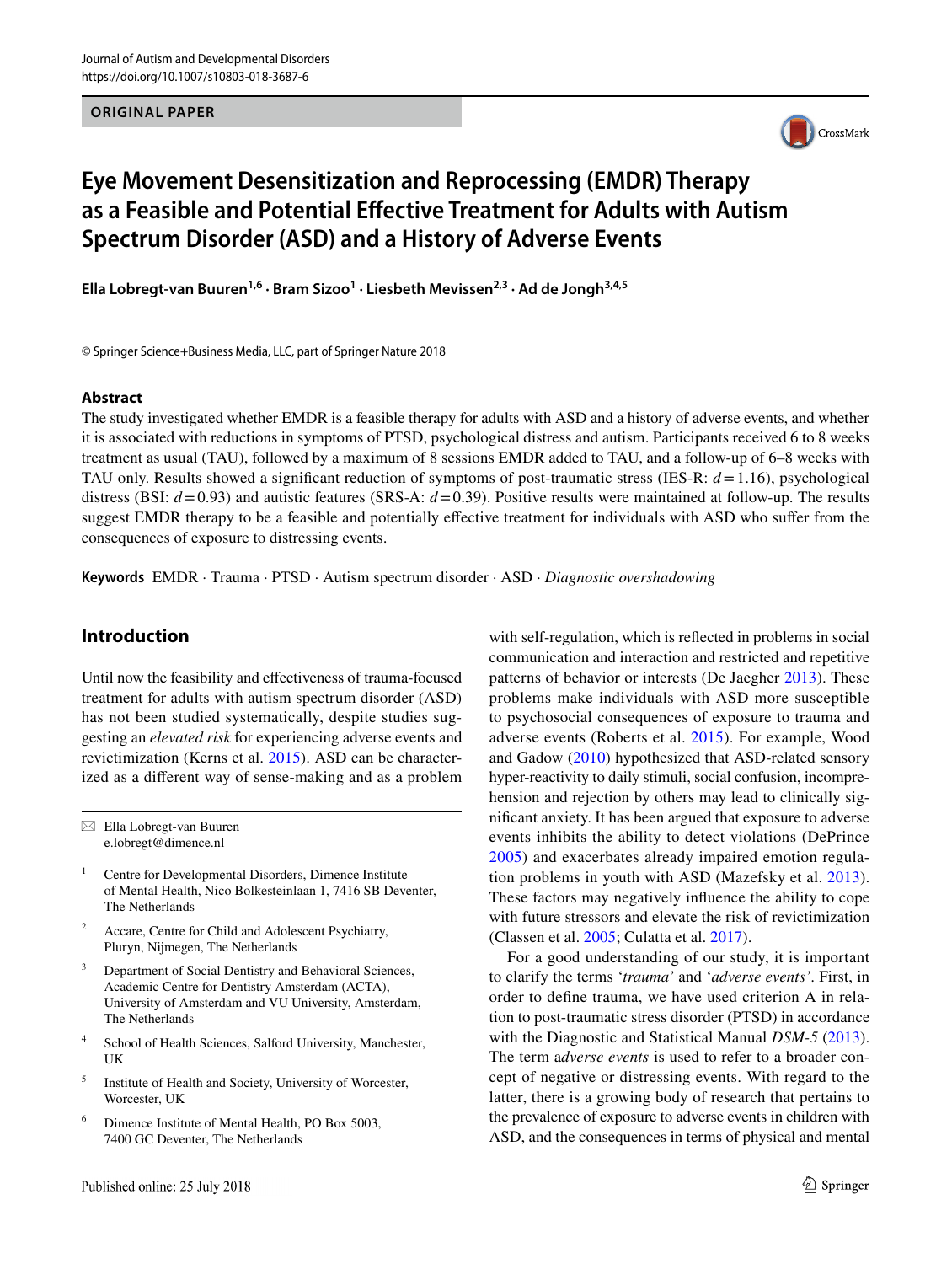health (Hall-Lande et al. [2015;](#page-12-6) Berg et al. [2016;](#page-11-1) Rigle [2017](#page-13-2)). For example, in a population-based study, Berg et al. [\(2016](#page-11-1)) found that children with ASD reported a significantly higher level of exposure to neighborhood violence, parental divorce, mental illness and substance abuse in the family, and significantly higher levels of cumulative adverse childhood experiences compared to children without ASD. This difference is especially pronounced in lower income families (Kerns et al. [2017](#page-12-7)).

Few studies have investigated the consequences of exposure to trauma and the prevalence of PTSD in *children* with ASD (Mandell et al. [2005;](#page-12-8) Methar and Mukadess [2011](#page-12-9); Brenner et al. [2017\)](#page-11-2). For example, Methar and Mukaddes [\(2011\)](#page-12-9) found that 26% of 69 clinically treated children with ASD reported a history of trauma, and that 17% of this sample could be diagnosed with PTSD. Recently, a study by Brenner et al. [\(2017](#page-11-2)) found that only 7 of the 99 autistic children and adolescents who were exposed to physical, sexual, and/or emotional abuse were diagnosed with PTSD. Their caregivers reported more severe and externalized symptoms, especially fearful behavior and temper tantrums, than those who had been exposed to abuse, but not diagnosed with PTSD. Those who are not diagnosed with PTSD reported significantly more trauma related symptoms than those who did not report abuse. According to our knowledge, no previous study has investigated the consequences of exposure to trauma and prevalence of PTSD in *adults* with ASD.

Exposure to trauma does not automatically result in PTSD and has been found to be associated with many other forms of psychopathology, with the strongest link to anxiety and depression (Copeland et al. [2007\)](#page-12-10). Anxiety and mood symptoms were found in 50 up to 70% of children and adults with ASD (Bruin et al. [2007](#page-12-11); Hofvander et al. [2009](#page-12-12); Lugnegård et al. [2011\)](#page-12-13). One study showed that nearly 90% of youth with ASD and clinical-level mood symptoms reported at least one trauma, compared to 40% of those without mood symptoms (Taylor and Gotham [2016\)](#page-13-3). Thus, also in people with ASD there seems to be a strong association between exposure to trauma and presence of depressive disorders.

Several authors reported a risk of *overlooking* a history of adverse events, trauma and symptoms of PTSD in adults with ASD, because the different sense-making in persons with ASD may prevent them from recognizing and communicating about their experiences (King [2010;](#page-12-14) Kerns et al. [2015](#page-12-0)). Another possible reason for overlooking this is that symptoms attributed to ASD might in fact be stress reactions to adverse events or trauma, a phenomenon termed *diagnostic overshadowing* (Grubaugh et al. [2008](#page-12-15)). For example, hyperarousal and numbing—symptoms of PTSD—overlap with the autistic symptom of hyper- respectively hypo-reactivity to sensory stimuli. Feelings of detachment of others a symptom of PTSD—overlap partly with deficits in socialemotional reciprocity (Brenner et al. [2017\)](#page-11-2). A reduced ability to mentalize and recognize emotions is seen in both people with PTSD and in people with ASD (Plana et al. [2014\)](#page-13-4). Also, there is an overlap between the ASD related symptoms of perseveration and rumination, mood disorder related behavioral symptoms and the criterion *negative cognitions and mood* due to PTSD. Hence, both trauma and symptoms of PTSD can be overlooked or overshadowed by autistic features and therefore remain untreated.

Eye movement desensitization and reprocessing (EMDR) therapy and trauma focused cognitive behavioral therapy (TF-CBT) are the preferred methods for treating PTSD in the general population (Bisson et al. [2013](#page-11-3); World Health Organization [2013](#page-13-5)). However, little is known about the feasibility of trauma-focused treatments in adults with ASD, and whether these treatments have the potential to be effective for adults with ASD who suffer from the consequences of exposure to adverse events and trauma. Especially people with severe PTSD symptoms but no formal diagnosis of PTSD [for example because they do not meet criterion A of trauma according to *DSM-5* ([2013](#page-11-0))], are at risk to be excluded for trauma treatment (Van den Berg et al. [2017](#page-13-6)). This affects persons with ASD, who—as argued—are at elevated risk of experiencing a history of adverse events. In addition, people with ASD are often excluded from participating in research (Spinazzola et al. [2005\)](#page-13-7). Interestingly, until now only two case studies have been published describing the treatment of trauma with EMDR therapy in adults with ASD with an average level of intellectual ability (Kosatka and Ona [2014;](#page-12-16) Mevissen [2008\)](#page-12-17), both with promising results. There are indications that some of the symptoms attributed to the diagnosis of autism in people with ASD and intellectual disabilities diminish after treatment with EMDR therapy (Barol and Seubert [2010](#page-11-4); Mevissen et al. [2011,](#page-13-8) [2012\)](#page-13-9). However, the feasibility and effectiveness of EMDR therapy and TF-CBT for PTSD symptoms in adults with ASD with an estimated IQ of 80 and above have not been demonstrated as yet.

Clinicians may hesitate to address the memories of trauma in adults with ASD, because of fear that psychiatric symptoms will increase. Also, clinicians lack confidence in their ability to help them with their trauma related symptoms and focus instead on other pressing treatment issues like finding solutions for daily stressors (Frueh et al. [2006\)](#page-12-18). Thus, knowledge of the feasibility and potential effectiveness of EMDR therapy may contribute to the adequate treatment of symptoms of PTSD in adults with ASD.

The first aim of the present study was to investigate whether EMDR therapy has the potential to be a treatment for adults with ASD and a history of adverse events by testing whether it is feasible to deliver EMDR therapy without adapting the standard EMDR procedure for children (De Roos et al. [2014](#page-12-19)), and without a procedure focused on stabilizing, i.e., coping with trauma related symptoms preceding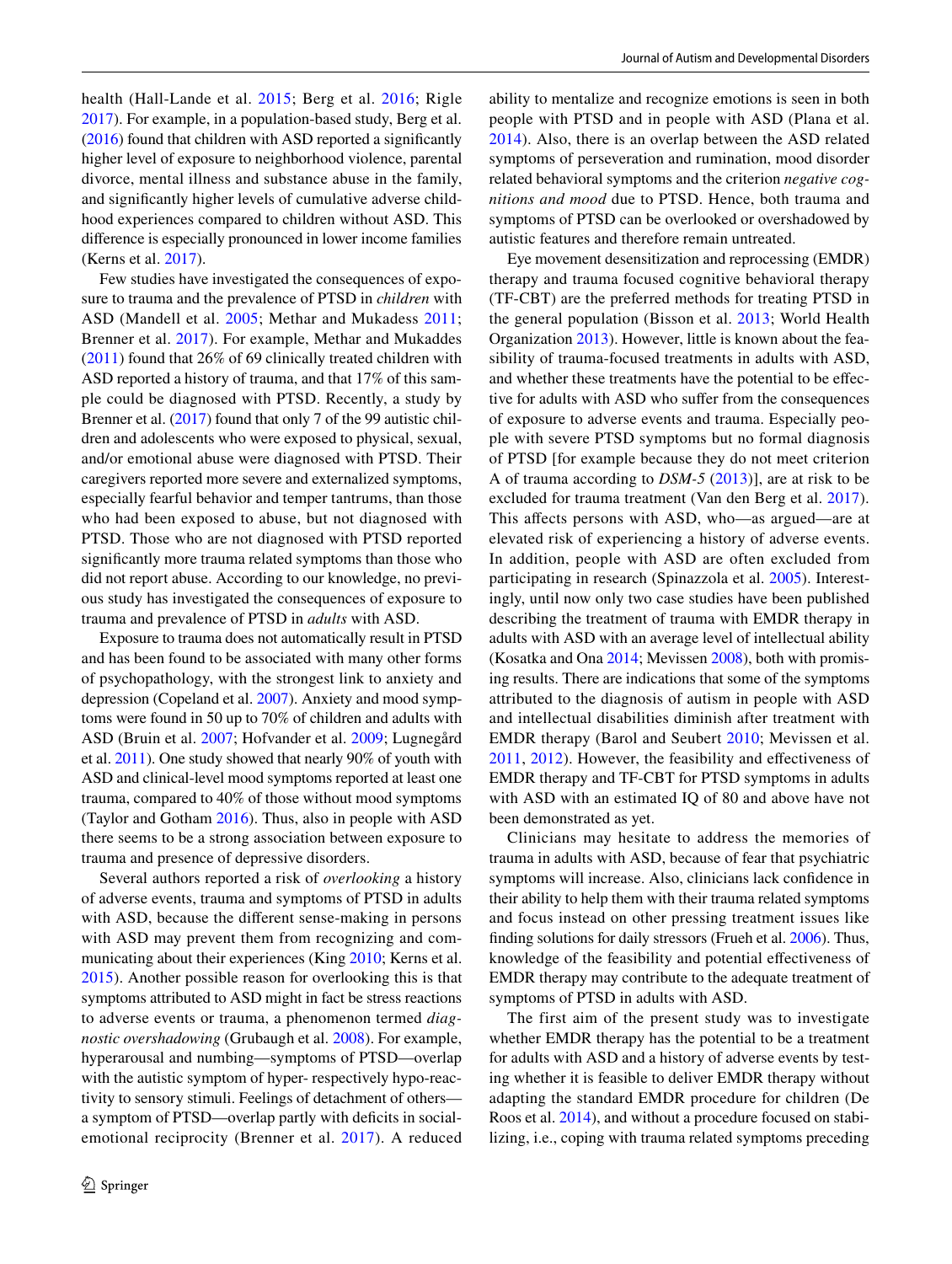EMDR therapy. The second aim was to determine whether a maximum of eight sessions EMDR as an adjunct to treatment as usual (TAU) was associated with reductions in symptoms of PTSD, the severity of psychological distress and autistic features in adults with ASD. Our hypothesis was that (1) EMDR therapy was feasible without adaptations of the standard EMDR procedure for children and (2) the symptoms of PTSD and the severity of psychological distress like depression and anxiety would decrease significantly following treatment with EMDR therapy added to TAU in comparison to the waiting list condition of TAU only, and that the results would persist over a follow-up period of 6–8 weeks. Given the likelihood of *diagnostic overshadowing* we also hypothesized that application of EMDR therapy is associated with a reduction of autistic features, especially with problems in social communication and interaction.

# **Methods**

### **Design**

The study had a non-randomized add-on design consisting of three phases, in which participants were their own controls. In the first phase participants received TAU during 6 to 8 weeks while on the waiting list for EMDR therapy. The second phase consisted of up to 8 sessions EMDR in addition to TAU. The third phase comprised of a follow-up period with the TAU only condition. All procedures performed were in accordance with the ethical standards of the institutional research committee. The study was registered in the Dutch Trial Register (NTR) as 4909.

### **Participants**

Participants were adults with ASD and a history of one or more adverse events and/or trauma, who experienced their functioning in daily life as impaired due to exposure to these events. The DSM-IV diagnosis of ASD had been established earlier by experienced clinicians according to national guidelines (Kan et al. [2013\)](#page-12-20), using multiple sources of information to establish a diagnosis of ASD such as diagnostic interviews with patients and relatives, semi-structured clinical interviews based on the Autism Diagnostic Interview revised (ADI-R) (Lord et al. [1994](#page-12-21)), a DSM-IV checklist, and all available information from school- and child psychiatric services concerning childhood development. Participants were recruited between October 2014 and June 2016 from outpatient services of three mental health institutes and two private practices, all specialized in ASD in The Netherlands. All persons with ASD and a suspicion of PTSD were approached by clinicians of these institutes and private practices as potential participants and subsequently informed about the study. The potential participants were adults with persistent psychological complaints. Next, the EMDR therapists who participated in the study assessed participant suitability for EMDR therapy and checked the inclusion and exclusion criteria. If the potential participants fulfilled the criteria, the EMDR therapists asked them for informed consent.

Inclusion criteria:

- Age  $≥18$  years old.
- Estimated IQ above 80, based upon previous levels of education.
- A clinical DSM-IV-TR diagnosis of autistic disorder, Asperger's disorder or PDD-NOS.
- A clear relationship between symptoms of PTSD and adverse events, reflected in a score of 4 or higher on the 'thermometer card' of the Adapted Anxiety Disorders Interview Schedule-Children (ADIS-C) section PTSD version for adults with mild to borderline intellectual disabilities (Mevissen et al. [2016](#page-12-22)).
- Consent from the participant to record the EMDR therapy sessions on video or audio for supervision and assessing therapy integrity.

Exclusion criteria:

- Not proficient in the Dutch language.
- Current psychotic or manic symptoms.
- Under influence of alcohol, drugs and sedatives during the treatment sessions.
- Participants with severe complex trauma symptoms for whom the referring clinician, EMDR therapist and EMDR supervisor estimated that the limitation of 8 sessions EMDR is inadequate for treating the traumatic memories.

#### **Measurement Instruments**

#### **PTSD Symptoms**

The Impact of Event Scale-Revised (IES-R) is a self-report measure of PTSD symptoms (Weiss and Marma [1997;](#page-13-10) Asukai et al. [2002;](#page-11-5) Creamer et al. [2003](#page-12-23); Olde et al. [2006\)](#page-13-11). The IES-R consists of 22 symptoms that are likely to occur after exposure to adverse events. Respondents are asked to indicate how frequently they suffered from these symptoms during the past 7 days. This is rated using a 5-point scale ranging from 0 (not at all) to 4 (extremely). The IES-R yields a total score for the severity of PTSD symptoms (range 0–88). Subscale scores can be calculated for Intrusion, Avoidance and Hyperarousal. In the current sample Cronbach's alphas of the different subscales ranged from 0.79 to 0.94.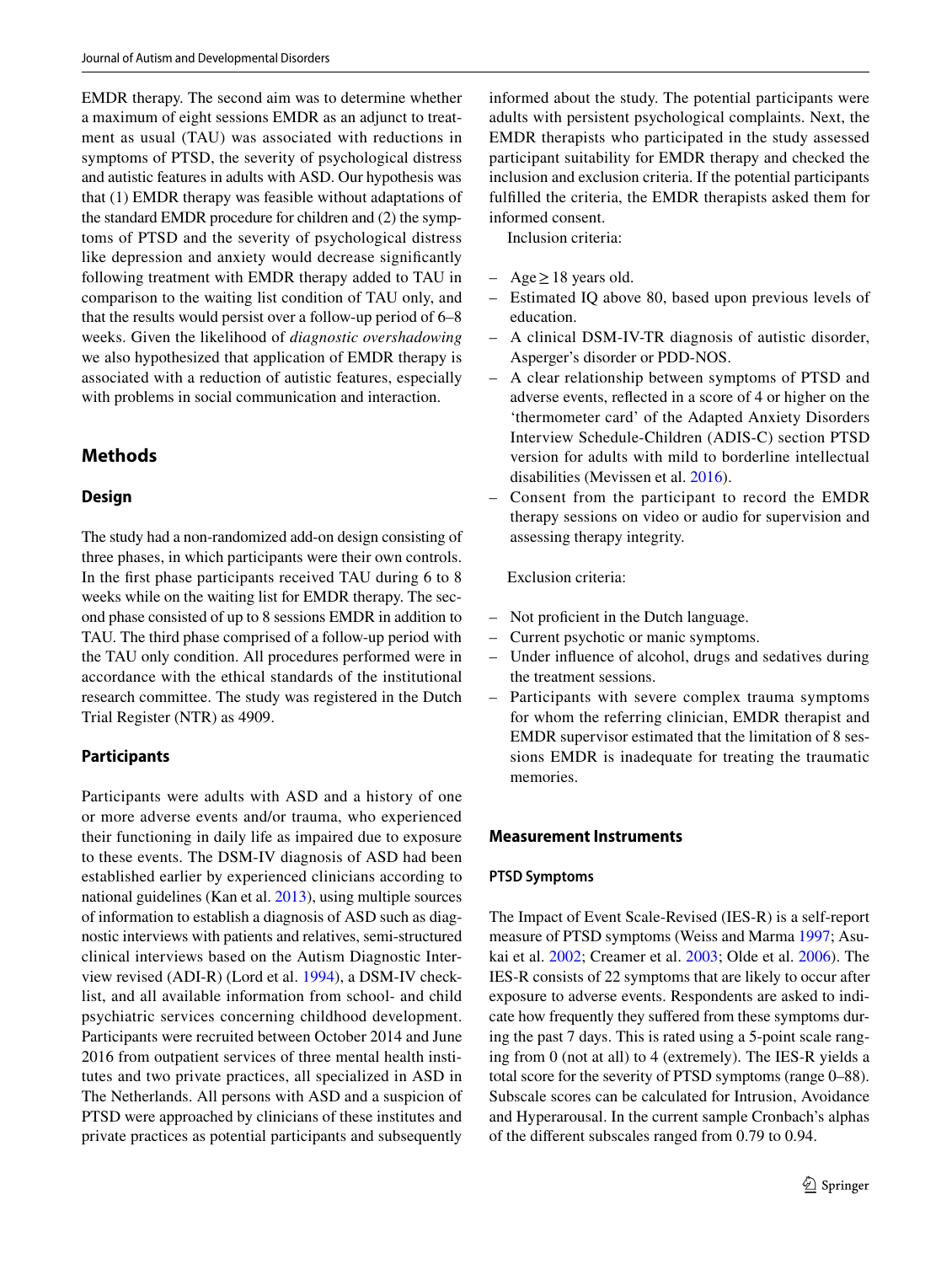The Adapted ADIS-C section PTSD version for adults is a semi-structured interview to assess trauma, adverse events and trauma related symptoms in adults with mild to borderline intellectual disabilities and to establish a PTSD diagnosis according to DSM-IV-TR and DSM-5. The first part of the interview consists of 30 questions about different types of trauma and adverse events. There are three answer categories: 'Yes', 'no' or 'otherwise', and one open ended question. When the participant responds with 'yes', the participant is asked subsequently: 'What happened?', 'How did you react to that?' and 'How old were you when it happened?' All the different types of trauma and adverse events the participant ever has experienced are noted on a timeline. The participant is asked which event currently causes most distress. The second part of the interview consists of 40 questions about trauma related symptoms for example: 'Do you get angry more often since those events happened?' with three answer categories (i.e., 'Yes', 'no' or 'otherwise'). The final interview question refers to the interference in daily life functioning, visualized on a thermometer card: 'To what degree do you think your daily life functioning actually is impaired by the event(s) you have experienced?' The participant reported the interference score at the end of the semi-structured interview while the timeline is in front of the participant, to underline the relationship between daily life impairment and the adverse events. A score of 4 (Adapted ADIS-C-section PTSD cutoff for PTSD) or higher on the thermometer card was used as an inclusion criterion (Mevissen et al. [2016](#page-12-22); Mevissen et al. [2018](#page-12-24)). Aspects of reliability and validity of the Adapted ADIS-C section PTSD version for adults have been studied in a total of 106 adults with mild to borderline intellectual disabilities of whom 34 had ASD (Mevissen et al. [2018](#page-12-24)).

#### **Psychological Distress**

The *Brief Symptom Inventory* (BSI) is a self-report measure of psychological distress and symptoms of psychopathology, and is the short version of the Symptom Checklist-90-R (SCL-90-R, Derogatis [1975a](#page-12-25)). It consists of 53 statements about the presence of symptoms in the past week. Items are scored on a Likert scale ranging from 1 (not at all) to 4 (extremely). The BSI includes three scales that capture global psychological distress and nine subscales: Somatization (SOM), Obsessive–Compulsive (OC), Interpersonal Sensitivity (IS), Depression (DEP), Anxiety (ANX), Hostility (HOS), Phobic Anxiety (PHB), Paranoid Ideation (PAR) and Psychoticism (PSY). The BSI has satisfactory reliability and test–retest reliability (Beurs and Zitman [2006](#page-11-6)). In the current sample Cronbach's alphas of the total scores of the BSI ranged from 0.95 to 0.96.

#### **Autistic Traits**

The *Social Responsiveness Scale-Adult version* (SRS-A) is a self-report measure of autistic traits in adults, concerning specifically the problems in social communication and interaction (Dutch-Flemish version. Noens et al. [2012\)](#page-13-12). The SRS-A contains 64 Likert-scaled (0–3) items. The measure generates a singular scale with a maximum score of 191 for behavior shown in the last 6 months. In the current study participants were asked to rate the presence of a variety of characteristics of social behavior in the last 6 to 8 weeks to measure differences before and after EMDR therapy. Reliability and validity were established in a German sample (Bölte [2012\)](#page-11-7). Results provide adequate preliminary support for the application of the SRS-A. Subscale scores can be calculated for Social Awareness, Social Communication, Social Motivation, Restricted Interests and Repetitive Behavior. In the current sample Cronbach's alphas of the different subscales ranged from 0.79 to 0.92.

### **Interventions**

#### **Treatment as Usual**

TAU consisted of the most common treatments for adults with ASD aimed at coping with ASD, psychological distress and comorbid problems. TAU included pharmacotherapy, psychoeducation, supportive counseling, job coaching, support with housekeeping and so called case management. Psychoeducation is the term used for an ongoing exploration by a therapist and the patient of whether and how difficulties in daily life relate to autistic symptoms. The duration of this type of supportive treatment ranges from weeks to a few years. When no treatment was required except for trauma treatment, TAU was minimal or no treatment was offered. TAU did not include trauma-focused interventions. The EMDR therapist was not involved in TAU.

#### **EMDR Therapy**

EMDR therapy is a protocolized treatment, aimed to reduce the negative influence of traumatic memories or intrusions (Shapiro [2007\)](#page-13-13). Therapy starts with history taking and a case conceptualization. In this study, history taking was performed by administering the event section of the Adapted ADIS-C section PTSD adult version during baseline assessment. EMDR therapy was not preceded by any stabilizing method or procedure focused on coping with trauma related symptoms (De Jongh et al. [2016\)](#page-12-26). The Dutch version of the standard EMDR procedure for children was used (De Roos et al. [2014\)](#page-12-19), because the concrete language used in this protocol is suitable for people with ASD. In EMDR therapy the primary aim is on those traumatic memories that cause the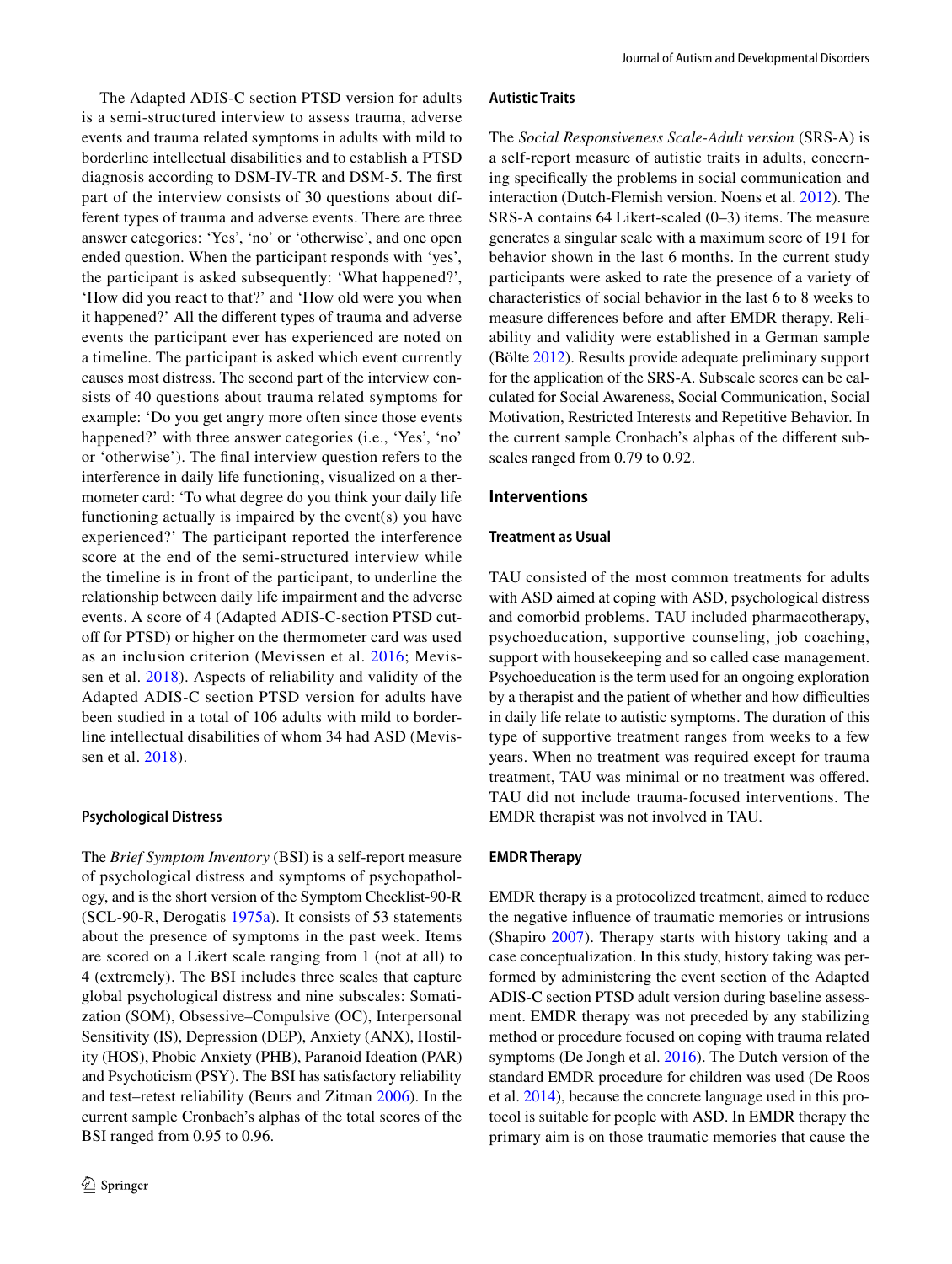current PTSD symptoms. EMDR therapy continues with a short introduction about how EMDR works, shortly after which the patient focusses on the traumatic memory. The therapist then asks the patient to bring up the memory and to focus on the most distressing image, eliciting the dysfunctional negative cognition (NC) of oneself in relation to the image, as well as the accompanying emotions and the body disturbance that go along with it. Next, the therapist moves his or her fingers back and forth in front of the patient's eyes as fast as the patient can follow. Repeatedly, the patient is asked to report about emotional, cognitive, somatic and/or imagistic experiences that arise. A new set of eye movements follows and this procedure is repeated until the disturbance related to the memory reaches a SUD (Subjective Unit of Disturbances scale) of zero out of ten and an adaptive and positive statement about oneself (PC, Positive Cognition) is rated as fully believable on a VoC (Validity of Cognition) scale. The end of the session is dedicated to closing down the session positively and preparing the patient for the interim in between sessions (Mevissen et al. [2017](#page-13-14)). A core feature of the procedure is carrying out a sufficient demanding bilateral working-memory-task which is accomplished by the rapid eye movements (De Jongh et al. [2013](#page-12-27); Engelhard et al. [2011\)](#page-12-28).

# **Procedures**

Symptoms of PTSD, psychological distress and autistic features were assessed by the EMDR therapist at four points in time: (T1) indication and inclusion, 6–8 weeks prior to EMDR therapy, (T2) just before the start of EMDR therapy, (T3) after the last EMDR session, (T4) at the end of the follow-up phase after 6–8 weeks. TAU was continued during all the phases of the study.

## **Baseline Assessment (T1)**

The EMDR therapist examined whether the participant was considered suitable for EMDR therapy, checked the inclusion and exclusion criteria and asked for informed consent. The therapist recommended to avoid changes in medication during the period that EMDR therapy was applied. Adverse and traumatic events the participant had been exposed to were indexed using the event section of the semi-structured interview Adapted ADIS-C section PTSD (Mevissen et al. [2016\)](#page-12-22). These events were written on a timeline. After administration of the symptom section the thermometer card was used to determine the interference score which represents the subjective level of daily life impairment as a result of exposure to the potentially adverse and traumatic events on participants' timeline. The timeline was also used for the EMDR case conceptualization. Therefore the participant rated the subjective level of distress varying from between 0 and 10 for each time-line event  $(0=$  totally not distressing,  $10 = \text{very much distresing}$ . The EMDR therapist provided the standard instruction for completing the self-report questionnaires after which the participant independently filled out the IES-R, the BSI and the SRS-A. Participants were told there was a waiting period for EMDR therapy, during which they would continue with TAU.

## **Assessment Before Start EMDR Therapy (T2)**

After 6–8 weeks TAU, the EMDR-therapist administered the Adapted ADIS-C section PTSD (symptom section and thermometer card according to the T1 timeline) and the participant filled out the IES-R, the BSI and the SRS-A. Participants were then treated with a maximum of 8 EMDR sessions of 75 min, scheduled weekly or 2-weekly. The therapist completed short standardized reports of the therapy sessions and noted the number of the session, the chosen targets for the EMDR session, the chosen bilateral stimulus, observed changes and recent adverse events in the last week(s), the SUD, VoC, any deviations of the standard EMDR protocol and changes in medication.

# **Assessment After EMDR Therapy (T3)**

After completion of EMDR therapy the EMDR-therapist administered the Adapted ADIS-C section PTSD (symptom section and thermometer card according to the T1 timeline) and the participant completed the IES-R, the BSI and the SRS-A.

## **Follow‑Up Assessment (T4)**

After 6–8 weeks the EMDR-therapist administered the Adapted ADIS-C section PTSD (symptom section and thermometer card based according to the T1 timeline) and the participant filled out the IES-R, the BSI and the SRS-A. Participants received an incentive of  $\epsilon$ 10 after finishing the follow-up assessment.

# **Treatment Integrity**

Treatment integrity of the study was obtained firstly, by supervision of the case conceptualization of the relation between adverse events, trauma and psychological symptoms of the participants. Secondly, the therapists made audio or video recordings of all EMDR sessions and did not know beforehand which recordings would be reviewed, except the first audio or videotaped EMDR session to ensure the correct application of the EMDR protocol. Therefore, the standard competence assessment form used in the supervision for EMDR therapists in the training of the Dutch EMDR association was used to provide feedback in a systematic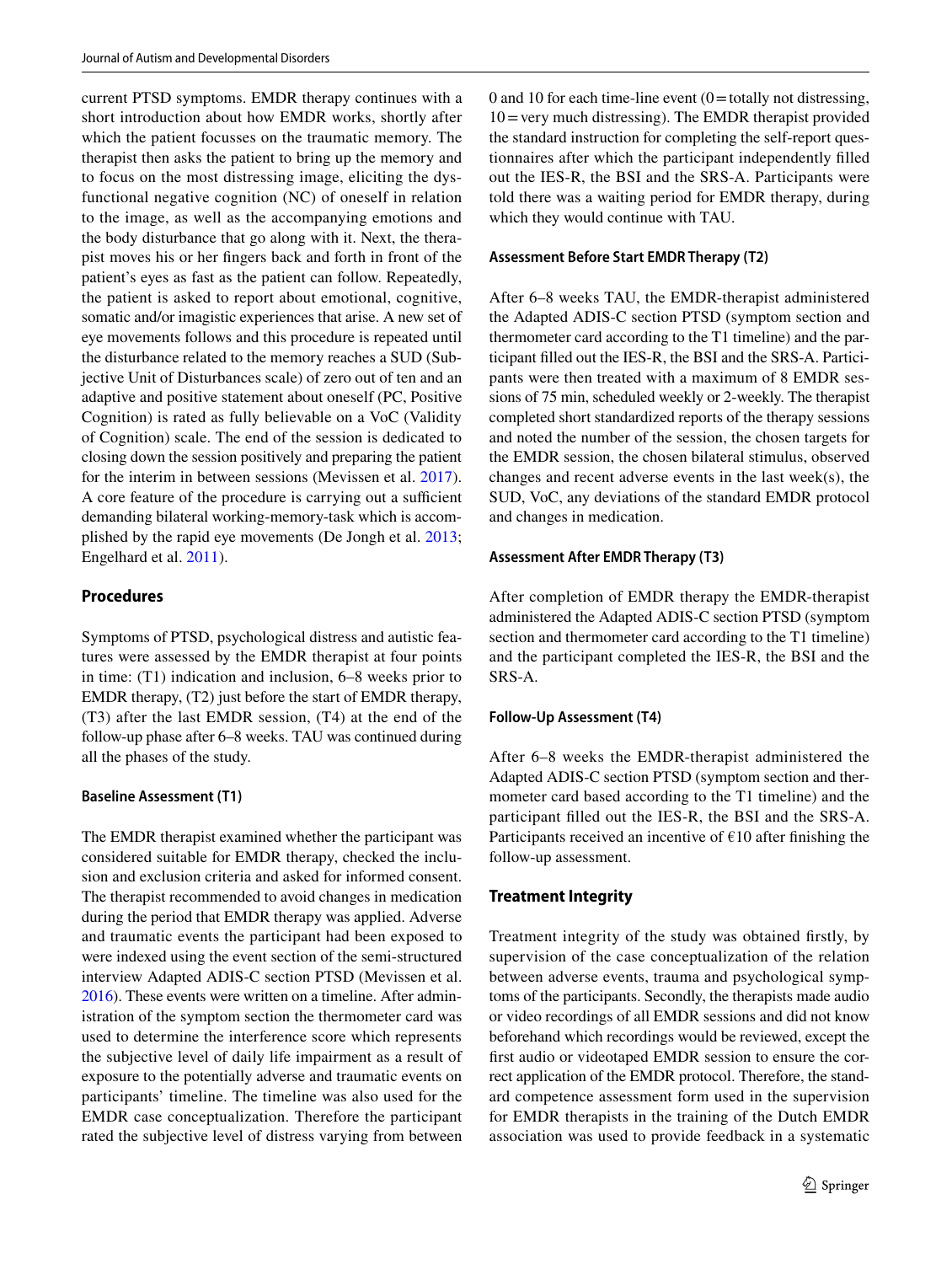way. Supervision was offered by the third author, a licensed EMDR Europe Consultant, experienced in the treatment of individuals with ASD. She also instructed the therapists in the application of the Adapted ADIS-C section PTSD version for adults. The first author had contact with all the therapists about the progress and gave consultation on the research protocol when required. All EMDR therapists had attended a training in EMDR accredited by EMDR Europe, and received supervision for this therapy. On average, the therapists had 6.7 years of experience with EMDR therapy (mean 6.7, median 4, SD 6.4). The therapists were experienced for at least two years in treating adults with ASD.

### **Power and Sample Size Calculation**

Before starting the study a sample size calculation was made. Literature on the effect of EMDR therapy reports average to large effect sizes (Bisson et al. [2013](#page-11-3)). We used a paired-samples *t* test (one-sided testing). An assumption of no sphericity correction, alpha=5%, power=90%,  $r=0.5$ and a large effect (0.8) resulted in a needed number of participants of  $N=15$  (G\*Power 3, Faul et al. [2007](#page-12-29)). Given an estimated drop-out ratio of 20%, at least 18 participants had to be included.

### **Statistical Analyses**

The statistical package SPSS-22 was used to analyze the data. Descriptive statistics were used to describe the demographic characteristics and baseline measurements of the total sample. A repeated measures multivariate analysis of variance (repeated measures MANOVA) was performed on the set of dependent variables (thermometer card of the Adapted ADIS-C section PTSD, the IES-R, BSI and SRS-A) to examine possible differences in mean scores over time. Effect sizes were calculated with Cohens'd, using the formula: Cohen's d=(M2−M1)/SDpooled (Cohen [1992\)](#page-12-30). Significance level alpha was set at 5%.

### **Results**

#### **Participants**

Thirty-six participants with ASD and suspect of PTSD symptoms were referred to participate in the study. Twentyseven participants with ASD and symptoms of PTSD enrolled in the study (for the flowchart see Fig. [1](#page-6-0)).

Five participants (18.5%) dropped out for several reasons, none directly related to EMDR therapy. Four did so during the waiting period for EMDR giving the following reasons: (1) one participant judged that EMDR therapy in addition to TAU would be too time consuming, anticipating problems at work, (2) one participant had to stop because of physical health problems, (3) one participant withdrew because of the travelling time to the EMDR therapist, (4) one participant no longer wanted to fill out anymore questionnaires after T1, for unknown reasons. During the period of EMDR therapy one person, already known with having a depressive disorder and suicidal ideation, withdrew because of increased suicidal ideation in response to increased problems at home, but unrelated to the EMDR sessions. One participant completed the EMDR therapy, but the measurements could not be used because many questionnaires were incomplete as she did not seem to understand a lot of questions. In hindsight, her intellectual abilities were overestimated at the time of inclusion.

Twenty-one participants completed the study  $(n=21)$ . One SRS-A questionnaire at T2 and one follow-up measurement were missed. The mean scores of these missing questionnaires were imputed. The average number of EMDR sessions of the completers was seven. There were two early completers (after three and four sessions EMDR) who had a single trauma causing PTSD. The EMDR therapists chose for a supportive session instead of an EMDR session for 12 participants, because exacerbation of stress in these participants. In all cases EMDR therapy could be continued. One person continued EMDR therapy after follow-up for treatment of other adverse events.

Although changes in medication were discouraged, five participants (23.8%) had minor changes in medication: one participant was prescribed a higher dose and one participant was prescribed a lower dose of an antipsychotic medication, one participant received a higher dose and one participant received a lower dose of an antidepressant, one participant received a different type of antidepressant during follow up.

The mean number of weeks between T1 an T2 was 7.14 weeks  $(SD=1.11)$ , the mean number of weeks between T2 and T3 was  $11.89$  (SD = 3.45), the mean number of weeks between T3 and T4 was  $8.33$  (SD=3.59). EMDR therapy was added to long-term treatments as usual in 90.5% of the sample (mean=5 years;  $SD = 4.17$ ). Of the two participants (9.5%) who did not receive TAU, one person had experienced a one off traumatic experience. For the other person EMDR therapy was the last step following a long-term treatment and additional treatment was no longer necessary. Table [1](#page-7-0) displays the characteristics of the participants who completed the study and whose data could be analyzed.

#### **Treatment Integrity**

The EMDR supervisor had contact with all participating EMDR therapists about the case conceptualizations of the participants during the waiting period for EMDR therapy. She also reviewed the first EMDR session of every participant and provided feedback to the EMDR therapists. There were no major deviations of the standard EMDR procedures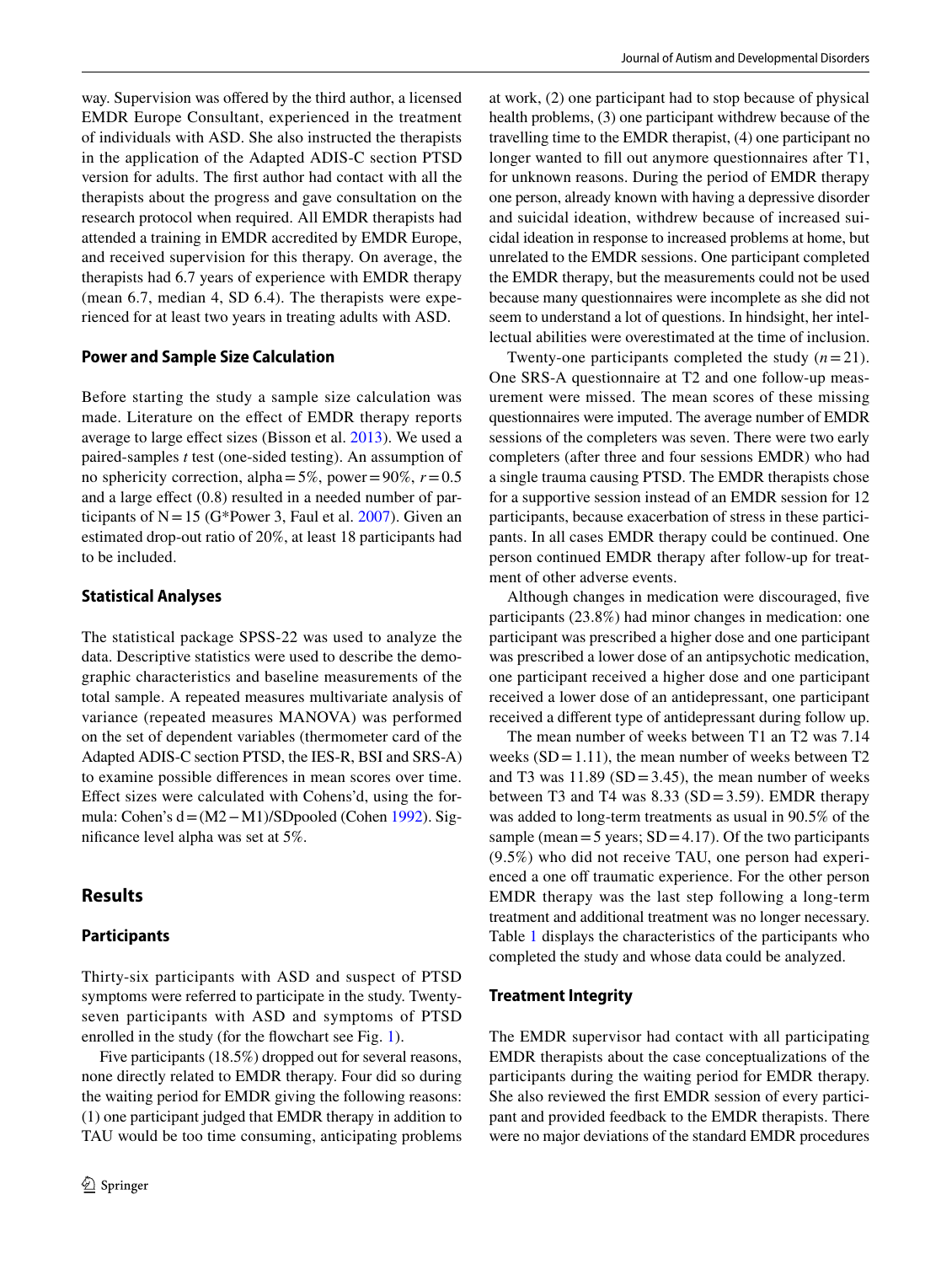<span id="page-6-0"></span>**Fig. 1** Flow chart of the participants: adults with ASD and a history of adverse events (Reproduced with permission from CONSORT 2010 flow diagram for study trial)



as measured with the Dutch standard supervision assessment form for EMDR therapy.

### **Qualitative Aspects of EMDR in People with ASD**

Although the standard procedures associated with EMDR therapy were used, the therapists took into account aspects of the specific information processing of people with ASD, particularly in the assessment of trauma history and traumarelated symptoms. E.g., a feature of the social communication impairments associated with autism is the difficulty to spontaneously share relevant information. Therefore, that what is not explicitly asked often remains undisclosed. This issue was addressed by making use of the concrete, visualized and structured way in which trauma, adverse events and trauma related symptoms are probed by the Adapted

ADIS-C section PTSD (version for adults with mild to borderline intellectual disabilities), such that also in adults with ASD unprocessed memories could be identified. This instrument seemed to be appropriate to investigate trauma history and trauma related symptoms in adults with ASD. Besides, the standard EMDR procedure for children (Dutch version, De Roos et al. [2014](#page-12-19)) has been used, because the language in this protocol is more concrete compared to the EMDR protocol for adults. An area of concern was the time needed for participants to become familiar with the therapist and to fill out questionnaires. In hindsight, a majority of the EMDR therapists and participants indicated the need for a preparatory session prior to the start of the first EMDR session in order to have more time to reach agreement about the case conceptualization, to practice the method of EMDR therapy and to fill out the questionnaires. The participants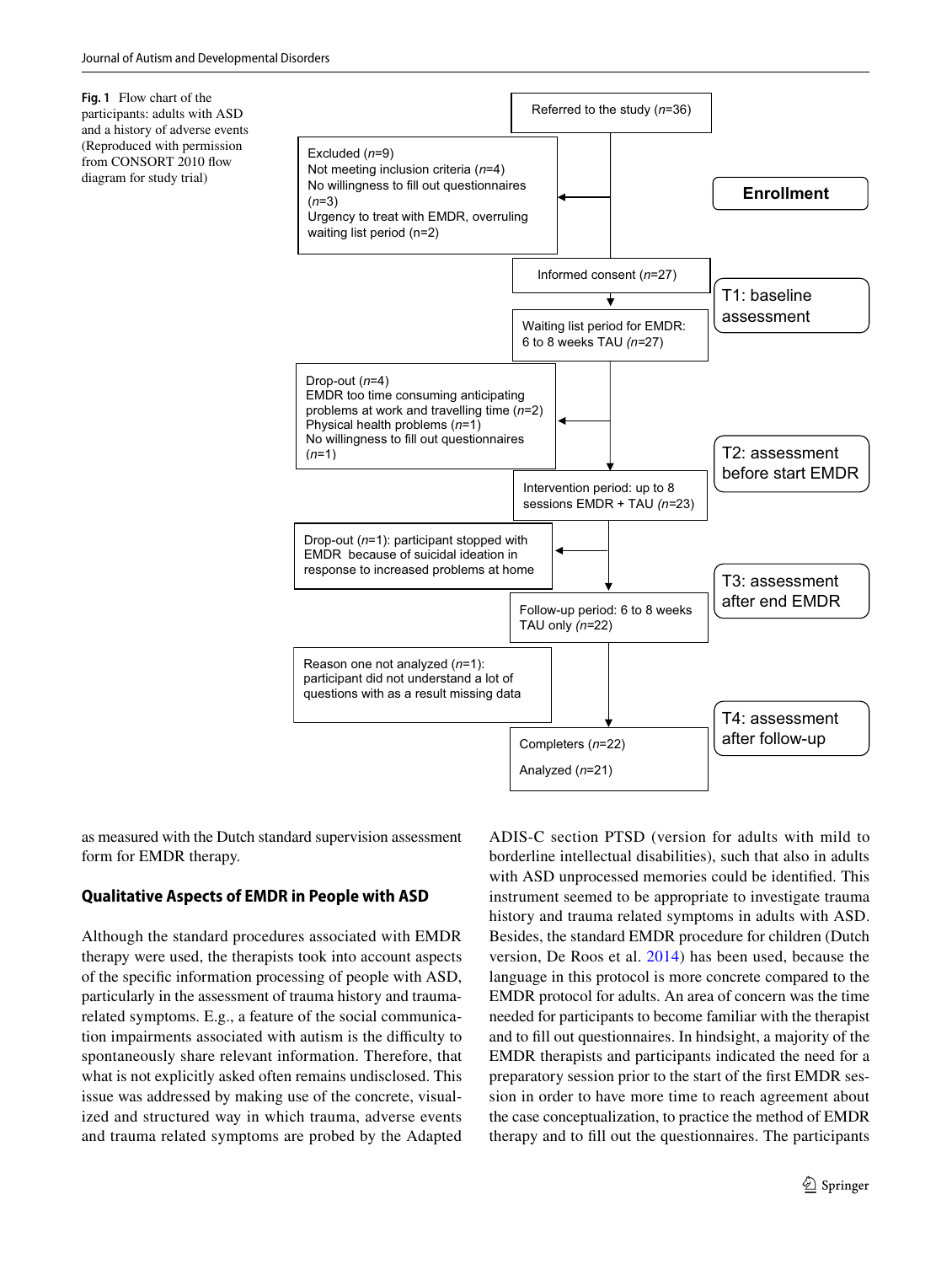<span id="page-7-0"></span>

| Table 1 Characteristics of the<br>participants |                                        | Characteristics of participants (sample $n = 21$ ) | $n$ (% of total) |
|------------------------------------------------|----------------------------------------|----------------------------------------------------|------------------|
|                                                | Mean age                               | $34.48$ (SD = 11.73)                               |                  |
|                                                | Gender                                 | Male                                               | 13(61.9)         |
|                                                |                                        | Female                                             | 8(38.1)          |
|                                                | Education                              | 11-th grade high school                            | 7(33.3)          |
|                                                |                                        | High school                                        | 3(14.3)          |
|                                                |                                        | Community college                                  | 10(47.6)         |
|                                                |                                        | University                                         | 1(4.8)           |
|                                                | Trauma <sup>a</sup> according to DSM-5 | Physical abused by parents                         | 3(14.3)          |
|                                                |                                        | Witness of violence between parents                | 2(9.5)           |
|                                                |                                        | Sexual assault by father                           | 1(4.8)           |
|                                                |                                        | Sexual abuse by sister                             | 2(9.5)           |
|                                                |                                        | Unexpected death close relatives                   | 3(14.3)          |
|                                                |                                        | Suicide attempt parent                             | 2(9.5)           |
|                                                |                                        | Suicide attempt as child                           | 1(4.8)           |
|                                                |                                        | Assault/rape                                       | 2(9.5)           |
|                                                | Other adverse events                   | Bullied at school and work                         | 11 (52.4)        |
|                                                |                                        | Emotional mismatch parents and child               | 4(19)            |
|                                                |                                        | (Secrecy) adultery mother                          | 1(4.8)           |
|                                                |                                        | Adverse treatments in hospital as a child          | 1(4.8)           |
|                                                |                                        | Jarring divorce parents, partner                   | 2(9.5)           |
|                                                |                                        | Experiencing crime (racketeering, burglary)        | 2(9.5)           |
|                                                | Autism spectrum disorder               | Asperger syndrome                                  | 6(28.6)          |
|                                                |                                        | PDD-NOS                                            | 15(71.4)         |
|                                                | Comorbidity <sup>b</sup>               | PTSD <sup>c</sup>                                  | 14(66.6)         |
|                                                |                                        | Depression                                         | 9(42.9)          |
|                                                |                                        | Anxiety disorders                                  | 0(0)             |
|                                                |                                        | <b>ADHD</b>                                        | 5(23.8)          |
|                                                |                                        | Personality disorder                               | 3(14.3)          |
|                                                |                                        | Other                                              | 2(9.5)           |
|                                                |                                        | None                                               | 2(9.5)           |
|                                                | Treatment as usual $(TAU)^d$           | Supportive counseling                              | 11 (52.4)        |
|                                                |                                        | Psychoeducation autism                             | 2(9.5)           |
|                                                |                                        | Job coaching, support at housekeeping              | 7(33.3)          |
|                                                |                                        | Other                                              | 5(23.8)          |
|                                                |                                        | None                                               | 2(9.5)           |
|                                                | Medication <sup>e</sup>                | Antidepressant                                     | 12(57.1)         |
|                                                |                                        | Antipsychotic medication                           | 6(28.6)          |
|                                                |                                        | Benzodiazepine                                     | 4(19)            |
|                                                |                                        | Other medication                                   | 5(23.8)          |
|                                                |                                        | None                                               | 5(23.8)          |

<sup>a</sup>Total % is more than 100%, because most of the participants had several traumas and adverse events to be treated

b Most participants had more than one comorbid disorder besides ASD

c 33.3% had severe disturbances in self-regulatory capacities besides the core symptoms of PTSD (*DSM-5* 2014), so called complex PTSD

<sup>d</sup>A part of the participants had more than one TAU

e A part of the participants used more than one kind of medication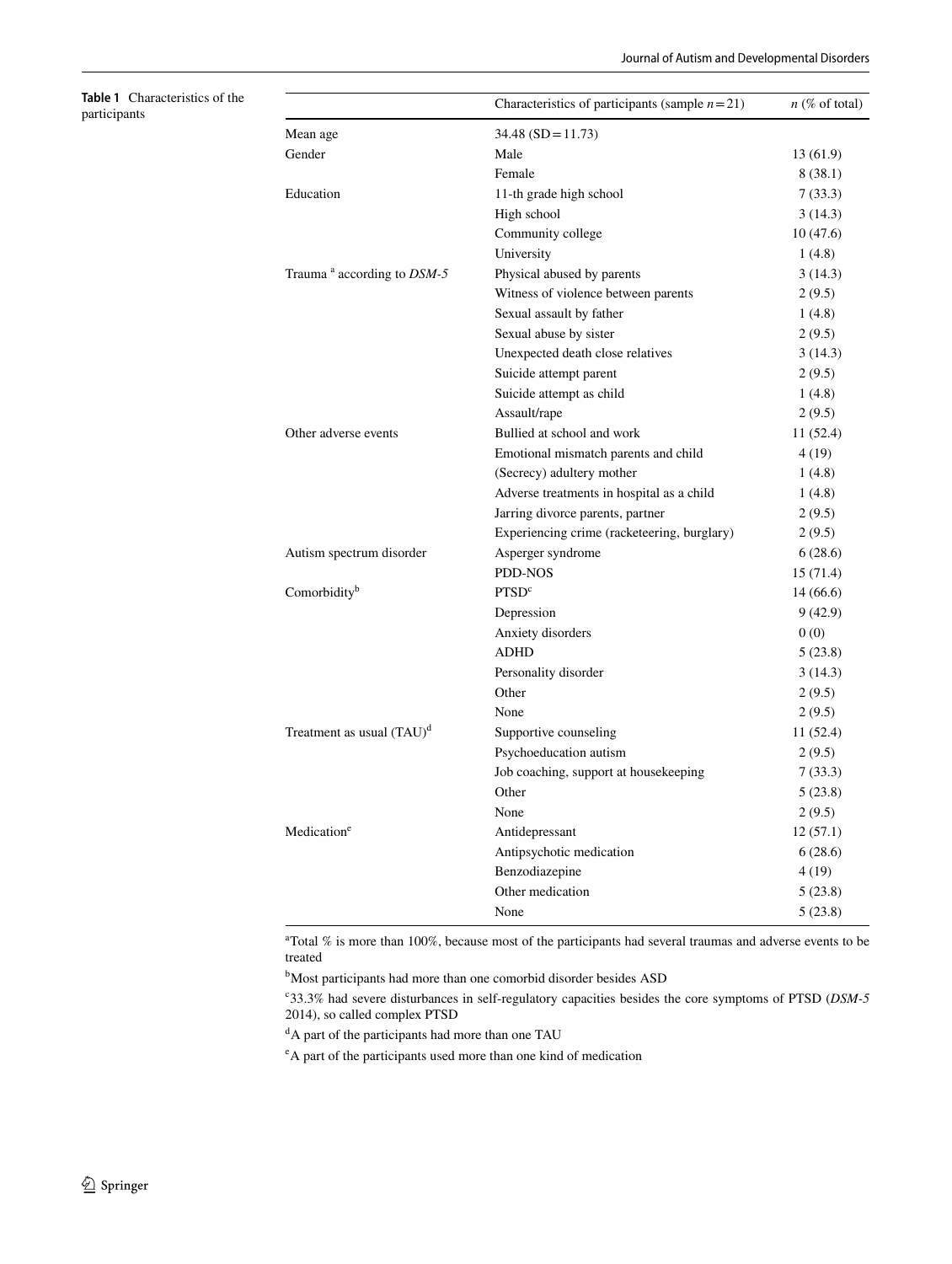indicated that they felt overloaded by the new therapist, new treatment and the mental effort of filling out the questionnaires besides the trauma related stress. A few participants received one EMDR session on a two-weekly basis because of the travel distance to the EMDR therapist and the mental stress for these participants associated with travelling. All participants described in the follow-up session that they had found the EMDR sessions stressful. Interestingly, 86% of the participants indicated that they would choose EMDR therapy again.

## **Statistical Results**

A repeated measures MANOVA was used to analyze possible changes in mean scores over time on the set of dependent variables (see the results in Table [2](#page-8-0) for the average scores of the adapted ADIS-C section PTSD, IES-R, BSI and SRS-A and Table [3](#page-8-1) for the nine subscales of the BSI).

Mauchly's Test of Sphericity indicated that the assumption of sphericity was violated for the ADIS-C  $(X^2(5) = 16.95$ ,  $p=0.005$ ) and the SRS-A  $(X^2(5)=13.60, p=0.019)$ . For these two variables a Greenhouse–Geisser correction was applied. A significant multivariate Time effect was found, F  $(12, 9) = 11.43$ , p < 0.001, resulting from significant changes in mean scores on: the thermometer card of the Adapted ADIS-C section PTSD, F  $(1.9, 39.3) = 49.14$ , p < 0.001, the IES-R, F  $(3, 60) = 29.49$ , p < 0.001, the BSI, F  $(3, 60) = 21.60$ , p < 0.001, and the SRS-A,  $F(2.0, 40.2) = 19.30$ ,  $p < 0.001$ . Pairwise comparisons showed that the mean score of the thermometer card of the Adapted ADIS-C section PTSD did not differ significantly between T1 and T2, but that the mean score decreased significantly at T3 and T4 (see Fig. [2](#page-9-0)) showing a large effect size  $(d=1.81)$  on T3 and a moderate effect size  $(d=0.62)$  on T4. The analysis showed that the mean IES-R score did not differ significantly between T1 and T2, but that the mean score decreased significantly at T3 (*d*=1.16), and remained stable until T4 (see Fig. [3](#page-9-1)). The mean BSI score did not differ significantly between T1 and T2, but decreased significantly at T3  $(d=0.93)$ , and remained stable until T4 (see Fig. [4](#page-9-2)). This also applies to all subscales of the BSI, except symptoms of Phobic Anxiety which declined significantly between T2 and T4. The mean SRS-A score did not differ significantly between T1 and

<span id="page-8-0"></span>**Table 2** Mean scores (standard deviation) on four questionnaires at four time points for adults with ASD before and after EMDR treatment, tests of significance and effect size estimates

| <b>Ouestionnaires</b> | T1: baseline<br>Means $(SD)$ | T <sub>2</sub> : start EMDR<br>Means $(SD)$ | T3: end EMDR<br>Means (SD) | T4: follow-up<br>Means $(SD)$ | Cohen's $d(T3-$<br>T2) | Cohen's<br>$d(T4-$<br>T3) |
|-----------------------|------------------------------|---------------------------------------------|----------------------------|-------------------------------|------------------------|---------------------------|
| <b>ADIS</b>           | 6.48(1.08)                   | 6.60(1.02)                                  | $3.62(2.09)^*$             | $2.41(1.83)$ **               | 1.81                   | 0.62                      |
| IES-R                 | 44.76 (17.93)                | 41.19(20.20)                                | $20.57(14.91)^*$           | 15.50 (11.79)                 | 1.16                   | ns                        |
| <b>BSI</b>            | 1.76 (0.66)                  | 1.72(0.75)                                  | $1.06(0.66)*$              | 0.87(0.51)                    | 0.93                   | ns                        |
| SRS-A                 | 88.67 (27.46)                | 86.30 (27.37)                               | 75.19 (29.28)*             | $65.50(32.12)$ **             | 0.39                   | 0.32                      |

*ns* not significant, *ADIS* thermometer card of the Adapted Anxiety Disorders Interview Schedule-Children, section post-traumatic stress disorder version for adults, *IES-R* Impact of Event Scale-Revised, *BSI* Brief Symptom Inventory, *SRS-A* Social Responsiveness Scale-Adult version \*T3<T2 (p<0.05), \*\*T4<T3 (p<0.05)

<span id="page-8-1"></span>**Table 3** Mean scores (standard deviation) on the 9 subscales of the Brief Symptom Inventory at four time points for adults with ASD before and after EMDR treatment, tests of significance and effect size estimates

| <b>BSI</b> | T1: baseline<br>Means $(SD)$ | T <sub>2</sub> : start EMDR<br>Means (SD) | T3: end EMDR<br>Means $(SD)$ | T4: follow-up<br>Means $(SD)$ | Cohen's d<br>$(T3-T2)$ | Cohen's<br>$d(T4-$<br>T3) |
|------------|------------------------------|-------------------------------------------|------------------------------|-------------------------------|------------------------|---------------------------|
| <b>SOM</b> | 1.26(0.68)                   | 1.38(0.95)                                | $0.61(0.56)$ *               | 0.46(0.42)                    | 0.99                   | ns.                       |
| OC         | 2.29(0.77)                   | 2.29(0.77)                                | $1.43(0.82)$ *               | 1.08(0.82)                    | 1.08                   | ns.                       |
| <b>IS</b>  | 2.25(1.10)                   | 2.01(1.13)                                | $1.40(1.01)*$                | 1.29(0.80)                    | 0.57                   | ns.                       |
| <b>DEP</b> | 2.10(0.88)                   | 2.00(0.97)                                | $1.25(0.92)$ *               | 1.13(0.79)                    | 0.97                   | ns.                       |
| <b>ANX</b> | 1.96(1.01)                   | 1.81(1.05)                                | $1.13(0.90)*$                | 0.98(0.82)                    | 0.70                   | ns.                       |
| <b>HOS</b> | 1.33(0.81)                   | 1.32(0.97)                                | $0.71(0.56)$ *               | 0.58(0.39)                    | 0.77                   | ns.                       |
| <b>PHB</b> | 1.50(0.98)                   | 1.36(0.97)                                | 1.01(0.94)                   | $0.71(0.72)$ **               | ns.                    | 0.36                      |
| <b>PAR</b> | 1.86(1.06)                   | 1.79(1.20)                                | $1.12(0.93)*$                | 0.98(0.84)                    | 0.62                   | ns.                       |
| <b>PSY</b> | 1.61(0.88)                   | 1.49(0.78)                                | $0.93(0.82)$ *               | 0.77(0.65)                    | 0.70                   | ns                        |

\*T3<T2 (p<0.05), \*\*T4<T3 (p<0.05)

*ns* not significant, *BSI* brief symptom inventory, *SOM* somatization, *OC* obsessive–compulsive, *IS* interpersonal sensitivity, *DEP* depression, *ANX* anxiety, *HOS* hostility, *PHB* phobic anxiety, *PAR* paranoid ideation, *PSY* psychoticism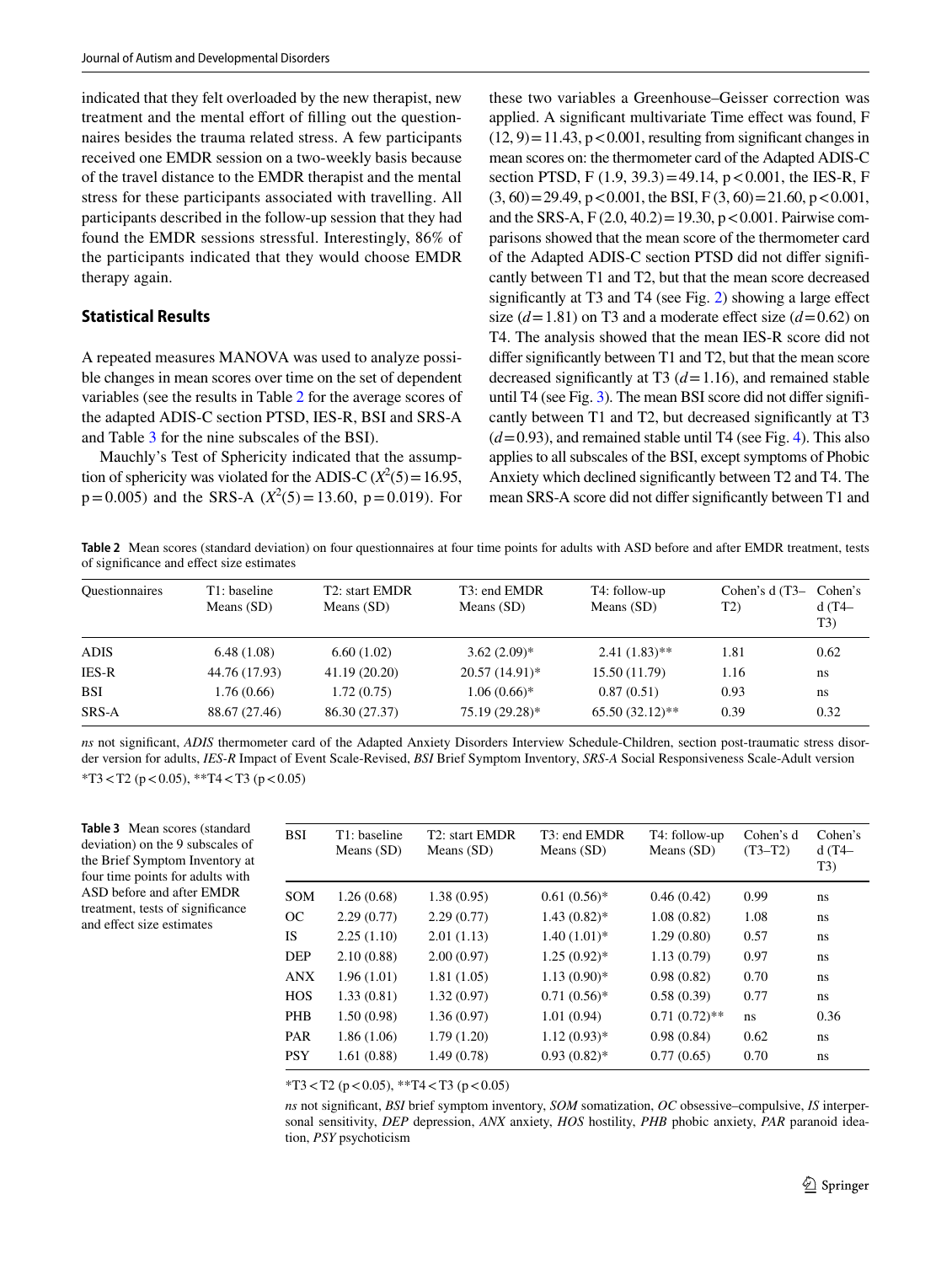

<span id="page-9-0"></span>**Fig. 2** Mean scores ADIS thermometer card at four moments in time



<span id="page-9-1"></span>



<span id="page-9-2"></span>**Fig. 4** Mean scores BSI at four moments in time

T2, but the mean score decreased significantly at T3 and T4, showing small effect sizes between T2 and T3 (*d*=0.39) and between T3 and T4 (*d*=0.32), see Figs. [2](#page-9-0), [3,](#page-9-1) [4](#page-9-2) and [5.](#page-9-3)

# **Discussion**

The present study is the first study that investigated the feasibility and potential effectiveness of EMDR therapy added to TAU (i.e., aimed at coping with the consequences of ASD)



<span id="page-9-3"></span>**Fig. 5** Mean scores SRS-A at four moments in time

in adults with ASD and a history of adverse events. The results showed that it appeared feasible to use the EMDR standard protocol for children in this target group without a phase of psychotherapeutic trauma stabilizing techniques prior to therapy. Furthermore, a significant reduction of PTSD symptoms, psychological distress and autistic features concerning social motivation and communication following EMDR therapy, on top of the TAU condition, was found. Moreover, the participants experienced a significant lower level of daily life impairment related to the traumatic events following EMDR therapy.

Because TAU was not found to be associated with a decline in psychological distress during the waiting period prior to EMDR therapy, it would seem that TAU did not help to decrease these symptoms of psychopathology. In the next phase however, when TAU was augmented with EMDR therapy, the results showed a significant decline in psychological distress, especially for somatization, depression and obsessive–compulsive symptoms. Thus, even a small dose of EMDR therapy was associated with significant effects on a wide variety of psychological symptoms. Given the low drop-out rate of 18.5%, being comparable to the average drop-out in psychotherapies for PTSD (Swift and Greenberg [2014](#page-13-15)), the large effect sizes on symptoms of PTSD and psychological distress, and the fact that the positive results were maintained at 6–8 weeks follow-up, suggest that these results are of clinical importance.

The significant reduction of autistic features concerning social motivation and communication following EMDR therapy, and at follow-up, albeit with a small effect size, is remarkable. A possible explanation for this finding might be that the clinical manifestation of autistic symptoms decreases when people with ASD experience less trauma related stress and psychological distress, as somatization, depression and obsessive–compulsive symptoms. To this end, it is conceivable that psychosocial factors like exposure to adverse events and trauma enhance the expression of autistic core features. This explanation is partly in line with findings of previous studies (Brenner et al. [2017;](#page-11-2) Roberts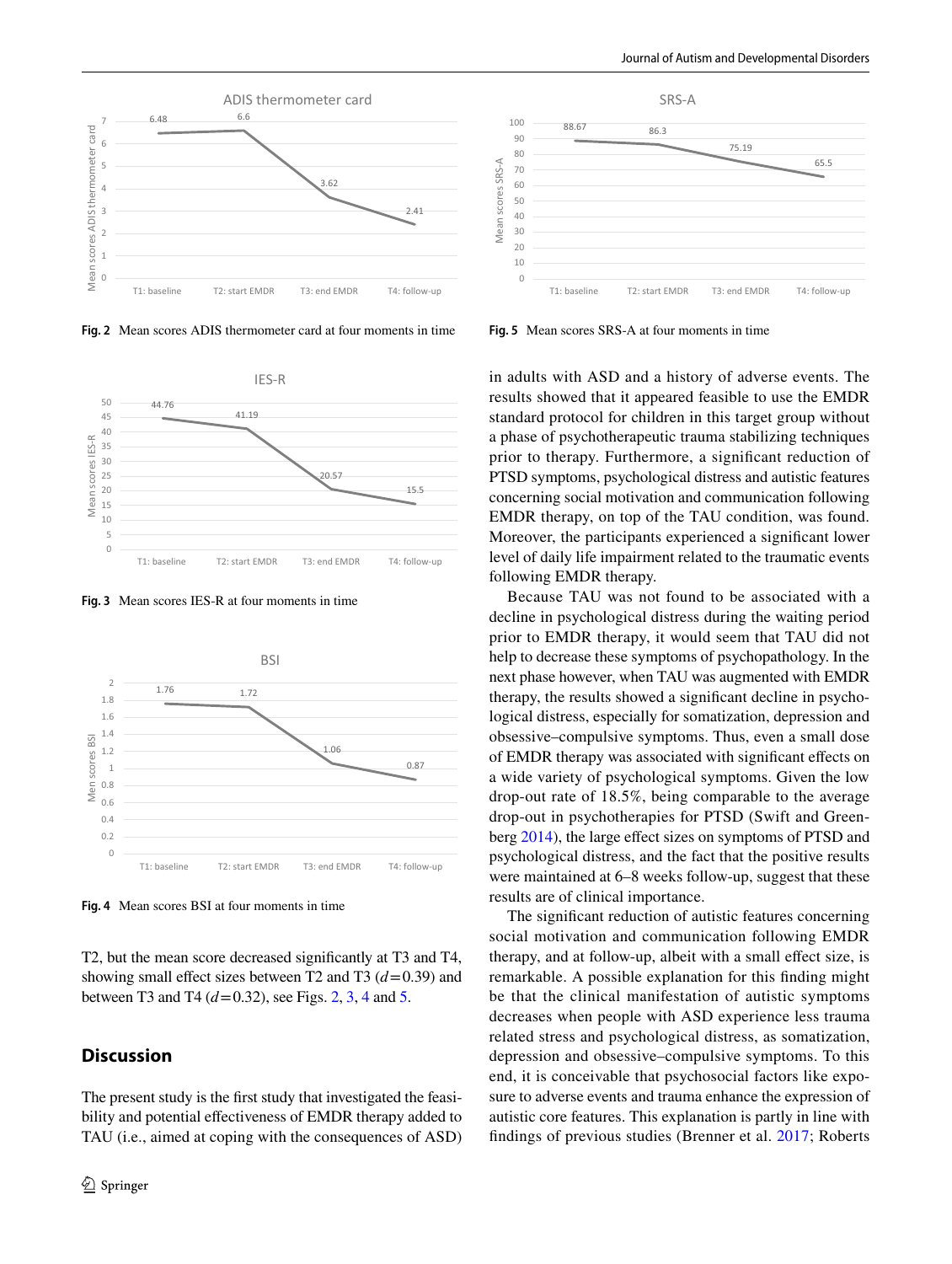et al. [2015](#page-13-0); Berg et al. [2016](#page-11-1)). For instance, one study found no significant difference in the severity of ASD core symptoms between children whose parents reported abuse and children whose parents did not report abuse (Brenner et al. [2017](#page-11-2)). In contrast, Roberts et al. ([2015\)](#page-13-0) found a significant association between severity of autistic traits, a history of sexual and physical abuse in childhood and PTSD among adult women with autistic traits. Likewise, Berg et al. [\(2016\)](#page-11-1) found that severity of childhood ASD was linked to higher cumulative adverse events in childhood. Hence, it is conceivable that PTSD symptoms are a moderator for the severity of ASD symptoms, such that exposure to trauma and other adverse events exacerbate autistic core features like deficits in social-emotional reciprocity (e.g., reduced sharing of interests, emotions, or affect; Wood and Gadow [2010\)](#page-13-1). Another possible explanation for the observed reduction of autistic features in the present study is that symptoms ascribed to phenotypic features of ASD may in fact be symptoms of PTSD, a phenomenon termed *diagnostic overshadowing*. For example, hyperarousal as a consequence of exposure to trauma may be interpreted as an autistic feature similar to hyper-reactivity to sensory stimuli. Also, trauma related avoidance of social situations can be confused with autistic features similar to problems in social communication. In other words, symptoms of PTSD can be masked by symptoms of autism, therefore symptoms of PTSD, previously seen as features of ASD, might have declined as a result of EMDR therapy.

Although we found a clear relationship between PTSD symptoms and previous exposure to adverse events, a third of the participants did not meet all criteria of PTSD according to *DSM-5*. The most important reason is that about half of the sample reported to have been bullied. Bullying does not comply with the definition of trauma in the PTSD section of *DSM-5*. The high prevalence of being bullied corresponds with previous studies that pertained to bullying in children with ASD (Roekel et al. [2010;](#page-13-16) Maïano et al. [2016](#page-12-31)), and underlines that exposure to bullying is associated with severe psychiatric outcomes in adulthood (Sourander et al. [2016](#page-13-17); Nielsen et al. [2015\)](#page-13-18). In the present study disturbing memories of being bullied (e.g., social situations where participants felt excluded and intimidated) could be treated successfully with EMDR therapy, suggesting that the scope of EMDR therapy is broader than full blown PTSD (Cvetek [2008](#page-12-32); De Jongh et al. [2013](#page-12-27)). Another reason might be that adverse events that are considered to be mildly annoying for people without ASD, may be perceived as distressing or even traumatic by people with ASD and vice versa (Taylor and Gotham [2016](#page-13-3)), because of a different sense-making.

The high comorbidity between ASD and depression (42.9%) in the total sample corresponds with previous findings (Bruin et al. [2007](#page-12-11); Hofvander et al. [2009;](#page-12-12) Lugnegård et al. [2011](#page-12-13); Taylor and Gotham [2016](#page-13-3)). Of the participants

who did not meet the official criteria of PTSD, 80% percent had a comorbid depressive disorder. It can be hypothesized that depressive symptoms and a strong avoidance of affects mask intrusions. Therefore, it might be wise to carefully assess adults with ASD and comorbid depressive disorder for exposure to trauma and adverse events in their history.

#### **Study Limitations and Strengths**

The present study has a number of limitations. First, there was no possibility of including a control group, thus limiting conclusions regarding the effectiveness of EMDR therapy. However, a non-randomized add-on design was chosen instead, in which participants were their own controls in that the EMDR therapy on top of TAU condition was compared to the TAU only condition, before and after EMDR therapy. Besides, TAU was augmented with EMDR, because the clinical condition being treated was considered to be so serious that it might be considered unethical to treat patients with an experimental intervention alone. This seemed appropriate given that eighty percent of the sample had comorbid psychiatric conditions (especially depression and ADHD) and/ or structural problems at home or at work. EMDR therapy was added and addressed the adverse events or trauma that caused the highest levels of distress. Indeed, it is unclear to which extent the results can be attributed to EMDR therapy alone. However, the fact there were no significant changes during the TAU only period, supports the notion that EMDR therapy contributed to the results. Second, one could argue that there is a risk of setting participants up to expect no significant change in the time period of TAU only. However, 90.5% of the participants had already had TAU for a long time prior to the study due to their persistent and severe psychological complaints. Next, patients are familiar with waiting periods for therapies, so a waiting period before EMDR therapy was not uncommon to them. A third limitation is that data regarding the reliability and validity of the Adapted ADIS-C section PTSD version for adults have not been published (Mevissen et al. [2018](#page-12-24)). Yet, it should be noted that in the current study the instrument was not used to adjust a valid and reliable PTSD diagnosis. Rather it was used to systematically detect and visibly represent the adverse and traumatic events participants had been exposed to in order to (1) facilitate participants personal judgement of eventrelated daily life impairment (inclusion criterion), and (2) give direction to the EMDR therapy. A fourth limitation of the present study is that the EMDR therapists administered the questionnaires, which might have led to underreporting of symptoms by participants who filled out the questionnaires. However, the therapists were trained in providing the standard instructions after which participants filled out the self-report questionnaires by themselves. Finally, the number of participants in the present study was modest. Follow-up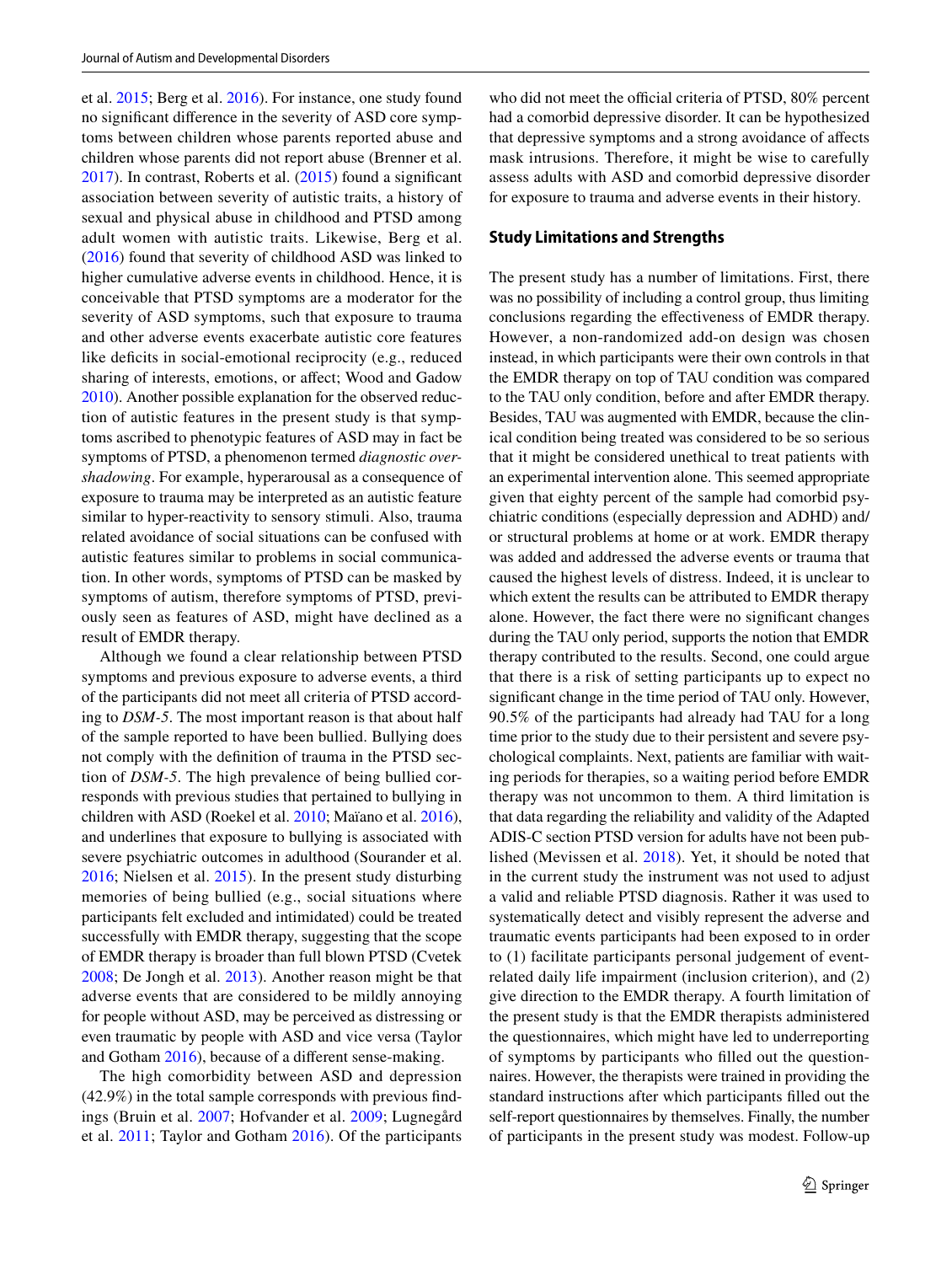research with a larger sample size and randomizing to different treatment conditions is necessary. Conversely, one of the main strength of the present study is that it mimicked real-world conditions (Najavits [2015\)](#page-13-19) in that the feasibility and effectiveness of EMDR therapy were investigated as an add-on to the standard clinical practices in the treatment of people with ASD. In addition, a minimum of exclusion criteria was used. For example, there were no restrictions related to comorbidity, except current manic and psychotic symptoms. A third strength is that treatment integrity checks were performed, which contributed to proper case conceptualizations and limited drifts in the application of the EMDR protocol by the therapists. Finally, the EMDR therapy started after only one assessment session, which limited the influence of knowing the therapist as a possible confounder. In addition, several therapists (ten in total) performed the EMDR therapies.

# **Conclusions**

The results of the present study are supportive of the notion that EMDR therapy is feasible and can safely be used as an adjunct to TAU in adults with ASD. EMDR therapy added to TAU was found to be associated with a reduction of (subthreshold) PTSD symptoms, a wide variety of psychological symptoms including somatization, depression, obsessive–compulsive symptoms and problems with social motivation and social communication. Although the findings suggest that EMDR has the potential to be an effective treatment for adults with ASD and a history of adverse events, it should be noted that the current study was based upon a small sample of participants and contains several methodological limitations. Therefore, randomized controlled trials with sufficient power to detect differences are greatly needed to confirm the present findings, and to test the hypothesis that EMDR therapy is more effective than treatment as usual in reducing symptoms of PTSD in adults with ASD. More generally, the issue as to how PTSD and trauma syndromes manifest or may be masked by symptoms of ASD is an intriguing one which should be explored in further research. We hope that the results of this study contribute to more awareness of the impact of trauma and adverse events in adults with ASD, and will stimulate future studies into the efficacy of trauma-focused therapies for this target group.

**Acknowledgments** We would like to acknowledge the contributions by the therapists in this study: Titia Arwerth, Barbara Kemps, Erik Kuiper, Noortje van Vliet, Jedidja Weegenaar (Dimence Institute of Mental Health); Nienke Boonstra (Altrecht Institute of Mental Health); Petra Spuijbroek (Riverduinen Institute of Mental Health); Uschi Koster; Erica Pijpers (both private practices in specialized mental health). We thank Arjan van Wijk (Department of Behavioral Sciences, Academic

Centre for Dentistry Amsterdam (ACTA), University of Amsterdam and VU University Amsterdam) for his statistical analysis advice.

**Author Contributions** Ella Lobregt-van Buuren conceived of the study, coordinated the study, performed the measurements and the statistical analysis, interpreted the data and drafted the manuscript; Bram Sizoo participated in the design, statistical analysis, interpretation of the data and helped to draft the manuscript; Liesbeth Mevissen participated in the design, trained and supervised the EMDR-therapists and helped to draft the manuscript; Ad de Jongh participated in the design, interpreted the data and helped to draft the manuscript. All authors read and approved the final manuscript.

**Funding** The science committee of the Vereniging EMDR Nederland (VEN) and the Dokter Wittenbergstichting supported this study for €6000.

### **Compliance with Ethical Standards**

**Conflict of interest** Ad de Jongh receives income from published books on EMDR therapy and for the training of postdoctoral professionals in this method. The other authors declare that they have no conflict of interest.

**Ethical Approval** All procedures performed were in accordance with the ethical standards of the institutional research committee.

**Informed Consent** Informed consent was obtained from all individual participants included in the study.

# **References**

- <span id="page-11-0"></span>American Psychiatric Association. (2013). *Diagnostic and statistical manual of mental disorders, DSM-5, fifth edition*. Washington DC: American Psychiatric Association.
- <span id="page-11-5"></span>Asukai, N., Kato, H., Kawamura, N., Kim, Y., Yamamoto, K., & Kishimoto, J. (2002). Reliability and validity of the Japanese language version of the Impact of Event Scale-Revised (IES-R-J): Four studies of different traumatic events. *Journal of Nervous and Mental Disease, 190*, 175–182.
- <span id="page-11-4"></span>Barol, B. I., & Seubert, A. (2010). Stepping stones: EMDR treatment of individuals with intellectual and developmental disabilities and challenging behavior. *Journal of EMDR Practice and Research, 4*(4), 156–169.<https://doi.org/10.1891/1933-3196.4.4.156>.
- <span id="page-11-1"></span>Berg, K. L., Shiu, C. S., Acharya, K., Stolbach, B. C., & Msall, M. E. (2016). Disparities in adversity among children with autism spectrum disorder: A population-based study. *Developmental Medicine & Child Neurology, 58*(11), 1124–1131. [https://doi.](https://doi.org/10.1111/dmcn.13161) [org/10.1111/dmcn.13161.](https://doi.org/10.1111/dmcn.13161)
- <span id="page-11-6"></span>Beurs, E. de, & Zitman, F. G. (2006). De Brief Symptom Inventory (BSI): De betrouwbaarheid en validiteit van een handzaam alternatief voor de SCL-90. *Maandblad Geestelijke Volksgezondheid, 61*, 120–141.
- <span id="page-11-3"></span>Bisson, J., Roberts, N. P., Andrew, M., Cooper, R., & Lewis, C. (2013). Psychological therapies for chronic post-traumatic stress disorder (PTSD) in adults (review). *Cochrane Database of Systematic Reviews*. [https://doi.org/10.1002/14651858.CD003388.](https://doi.org/10.1002/14651858.CD003388)
- <span id="page-11-7"></span>Bölte, S. (2012). The social responsiveness scale for adults: Initial results of a German cohort. *Journal of Autism and Developmental Disorders, 42*(9), 1998–1999.
- <span id="page-11-2"></span>Brenner, J., Pan, Z., Mazefsky, C., & Smith, K. A. (2017). Behavioral symptoms of reported abuse in children and adolescents with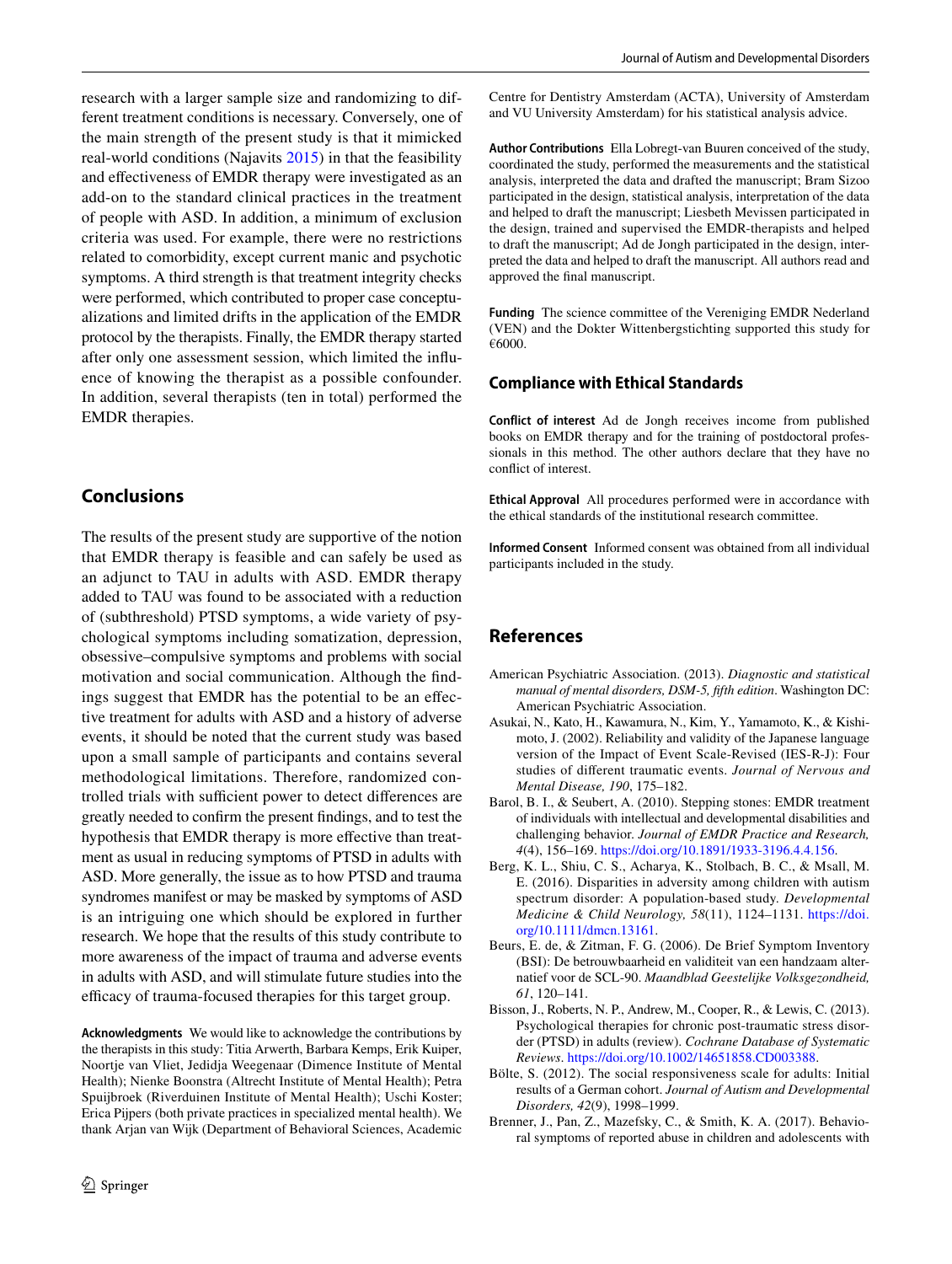autism spectrum disorder in inpatient settings. *Journal of Autism and Developmental Disorders*. [https://doi.org/10.1007/s1080](https://doi.org/10.1007/s10803-017-3183-4) [3-017-3183-4](https://doi.org/10.1007/s10803-017-3183-4).

- <span id="page-12-11"></span>Bruin, E. I. de, Ferdinand, R. F., Meester, S., De Nijs, P. F. A., & Verheij, F. (2007). High rates of psychiatric co-morbidity in PDD-NOS. *Journal of Autism and Developmental Disorders, 7*(37), 877–886.
- <span id="page-12-4"></span>Classen, C. C., Palesh, O. G., & Aggarwal, R. (2005). Sexual revictimization. A review of the empirical literature. *Sage, 6*(2), 103–129. [https://doi.org/10.1177/1524838005275087.](https://doi.org/10.1177/1524838005275087)
- <span id="page-12-30"></span>Cohen, J. (1992). A power primer. *Psychological Bulletin, 112*(1), 155–159.
- <span id="page-12-10"></span>Copeland, W. E., Keeler, G., Angold, A., & Costello, J. (2007). Traumatic events and post-traumatic stress. *Arch Gen Psychiatry, 64*(5), 577–584. [https://doi.org/10.1001/archpsyc.64.5.577.](https://doi.org/10.1001/archpsyc.64.5.577)
- <span id="page-12-23"></span>Creamer, M., Bell, R., & Failla, S. (2003). Psychometric properties of the impact of event scale-revised. *Behavior Research and Therapy, 41*, 1489–1496.
- <span id="page-12-5"></span>Culatta, E., Clay-Warner, J., Boyle, K. M., & Oshri, A. (2017). Sexual revictimization: A routine activity theory explanation. *Journal of interpersonal violence*. [https://doi.org/10.1177/0886260517](https://doi.org/10.1177/0886260517704962) [704962.](https://doi.org/10.1177/0886260517704962)
- <span id="page-12-32"></span>Cvetek, R. (2008). EMDR treatment of distressful experiences that fail to meet the criteria for PTSD. *Journal of EMDR Practice and Research, 2*, 2–14.
- <span id="page-12-1"></span>De Jaegher, H. (2013). Embodiment and sense-making in autism. *Frontiers in Integrative Neuroscience*. [https://doi.org/10.3389/](https://doi.org/10.3389/fnint.2013.00015) [fnint.2013.00015](https://doi.org/10.3389/fnint.2013.00015).
- <span id="page-12-27"></span>De Jongh, A., Ernst, R., Marques, L., & Hornsveld, H. (2013). The impact of eye movements and tones on disturbing memories involving PTSD and other mental disorders. *Journal of Behavior Therapy and Experimental Psychiatry, 44*, 477–483.
- <span id="page-12-26"></span>De Jongh, A., Resick, P. A., Zoellner, L. A., van Minnen, A., Lee, C. W., Monson, C. M., Foa, E. B., Wheeler, K., Ten Broeke, E., Feeny, N., Rauch, S. A. M, Chard, K., Mueser, K. T., Sloan, D. M., van der Gaag, M., Rothbaum, B. O., Neuner, F., De Roos, C., Hehenkamp, L.M.J., Rosner, R., Bicanic, I.A.E. (2016). A critical analysis of the current treatment guidelines for complex PTSD in adults. *Depression and Anxiety, 33*, 59–369. [https://doi.](https://doi.org/10.1002/da.22469) [org/10.1002/da.22469.](https://doi.org/10.1002/da.22469)
- <span id="page-12-19"></span>De Roos, C., Beer, R., De Jongh, A., & Ten Broeke, E. (2014). EMDRprotocol voor kinderen tot 18 jaar. In E. Ten Broeke, De A. Jongh & H. J. Oppenheim (third version, 2014*). Praktijkboek EMDR: Casusconceptualisatie en specifieke patiëntengroepen [bijlage V]*. Amsterdam: Harcourt.
- <span id="page-12-2"></span>DePrince, A. P. (2005). Social cognition and revictimization risk. *Journal of Trauma & Dissociation, 6*(1), 125–141. [https://doi.](https://doi.org/10.1300/J229v06n01_08) [org/10.1300/J229v06n01\\_08.](https://doi.org/10.1300/J229v06n01_08)
- <span id="page-12-25"></span>Derogatis, L. R. (1975a). Reliability and validity of the brief symptom inventory. In L. R. Derogatis (Ed.), *The brief symptom inventory*. Baltimore: Clinical Psychometric Research.
- <span id="page-12-28"></span>Engelhard, I. M., Hout, M. A., & van den Smeets, M. A. M. (2011). Taxing working memory reduces vividness and emotional intensity of images about the Queen's Day tragedy. *Journal of Behavior Therapy and Experimental Psychiatry, 42*(1), 32–37.
- <span id="page-12-29"></span>Faul, F., Erdfelder, E., Lang, A. G., & Buchner, A. (2007). G\*Power 3: A flexible statistical power analysis program for the social, behavioral, and biomedical sciences. *Behavior Research Methods, 39*, 175–191.
- <span id="page-12-18"></span>Frueh, B. C., Cusack, K. J., Grubaugh, A. L., Sauvageot, J. A., & Wells, C. (2006). Clinicians' perspectives on cognitive-behavioral treatment for PTSD among persons with severe mental illness. *Psychiatric Services, 57*(7), 1027–1031.
- <span id="page-12-15"></span>Grubaugh, A. L., Cusack, K. J., & Zinzow, H. M. (2008). Trumping Rules affect diagnoses of persons with severe mental illness. *Psychiatric Services, 59*(10), 1219–1220.
- <span id="page-12-6"></span>Hall-Lande, J., Hewitt, A., Mishra, S., Piescher, K., & LaLiberte, T. (2015). Involvement of children with autism spectrum disorder (ASD) in the child protection system. *Focus on Autism and Other Developmental Disabilities, 30*, 237–248.
- <span id="page-12-12"></span>Hofvander, B., Delorme, R., Chaste, P., Nyden, A., Wentz, E., … Leboyer, M. (2009). Psychiatric and psychosocial problems in adults with normal-intelligence autism spectrum disorders. *BMC Psychiatry*, [http://www.biomedcentral.com/1471-244X/9/35.](http://www.biomedcentral.com/1471-244X/9/35)
- <span id="page-12-20"></span>Kan, C. C., Geurts, H. M., van den Bosch, K., Forceville, E. J. M., van Manen, J., Schuurman, C. H., … van Duin, D. (2013). *Multidisciplinaire richtlijn diagnostiek en behandeling van autismespectrumstoornissen bij volwassenen*. Utrecht: De Tijdstroom.
- <span id="page-12-0"></span>Kerns, C. M., Newschaffer, C. J., & Berkowitz, S. J. (2015). Traumatic childhood events and autism spectrum disorder. *Journal of Autism and Developmental Disorders, 45*, 3475–3486. [https://doi.](https://doi.org/10.1007/s10803-015-2392-y) [org/10.1007/s10803-015-2392-y](https://doi.org/10.1007/s10803-015-2392-y).
- <span id="page-12-7"></span>Kerns, C. M., Newschaffer, C. J., Berkowitz, S. J., & Lee, B. K. (2017). Examining the association of autism and adverse childhood experiences in the national survey of children's health: The important role events of income and co-occurring mental health conditions. *Journal of Autism and Developmental Disorders, 47*, 2275–2281. <https://doi.org/10.1007/s10803-015-2392-y>.
- <span id="page-12-14"></span>King, R. (2010). Complex post-traumatic stress disorder: Implications for individuals with autism spectrum disorders—Part I. *Journal on Developmental Disabilities, 16*(3), 91–100.
- <span id="page-12-16"></span>Kosatka, D., & Ona, C. (2014). Eye Movement desensitization and reprocessing in a patient with asperger's disorder: Case report. *Journal of EMDR Practice and Research, 8*(1), 13–18.
- <span id="page-12-21"></span>Lord, C., Rutter, M., & Le Couteur, A. (1994). Autism diagnostic interview-revised: A revised version of a diagnostic interview for caregivers of individuals with possible pervasive developmental disorders. *Journal of Autism and Developmental Disorders, 24*, 659–685.
- <span id="page-12-13"></span>Lugnegård, T. U., Hallerbäck, M. U., & Gillberg, C. (2011). Psychiatric comorbidity in young adults with a clinical diagnosis of asperger syndrome. *Research in Developmental Disabilities, 32*, 1910–1917.
- <span id="page-12-31"></span>Maïano, C., Normand, C. L., Salvas, M. C., Moullec, G., & Aimé, A. (2016). Prevalence of school bullying among youth with autism spectrum disorders: A systematic review and meta-analysis. *Autism Research, 9*, 601–615.
- <span id="page-12-8"></span>Mandell, D. S., Walrath, C. M., Manteuffel, B., Sgro, G., & Pinto-Martin, J. A. (2005). The prevalence and correlates of abuse among children with autism served in comprehensive community-based mental health settings. *Child Abuse and Neglect, 29*, 1359–1372.
- <span id="page-12-3"></span>Mazefsky, C. A., Herrington, J., Siegel, M., Scarpa, A., Maddox, B. B., Scahill, L., & White, S. W. (2013). The role of emotion regulation in autism spectrum disorder. *Journal of the American Academy of Child and Adolescent Psychiatry, 527*, 679–688.
- <span id="page-12-9"></span>Methar, M., & Mukaddes, N. M. (2011). Posttraumatic stress disorder in individuals with diagnosis of autistic spectrum disorders. *Research in Autism Spectrum Disorders, 5*(1), 539–546.
- <span id="page-12-17"></span>Mevissen, L. (2008). Eye movement desensitization and reprocessing (EMDR) behandeling bij mensen met een autismespectrumstoornis en stressklachten gerelateerd aan ingrijpende gebeurtenissen. *Wetenschappelijk Tijdschrift Autisme, 3*, 123–132.
- <span id="page-12-24"></span>Mevissen, L., Didden, R., & De Jongh, A. (2018). *DITS*-*LVB Handleiding. Diagnostisch Interview Trauma en Stressoren*—*Licht Verstandelijke Beperking* [*DITS*-*MID Manual. Diagnostic Interview Trauma and Stressors*—*Mild Intellectual Disability]*. Accare Child Study Center.
- <span id="page-12-22"></span>Mevissen, L., Didden, R., Korzilius, H., & De Jongh, A. (2016). Assessing posttraumatic stress disorder in children with mild to borderline intellectual disabilities. *European Journal of Psychotraumatology, 7*, 29786.<https://doi.org/10.3402/ejpt.v7.29786>.